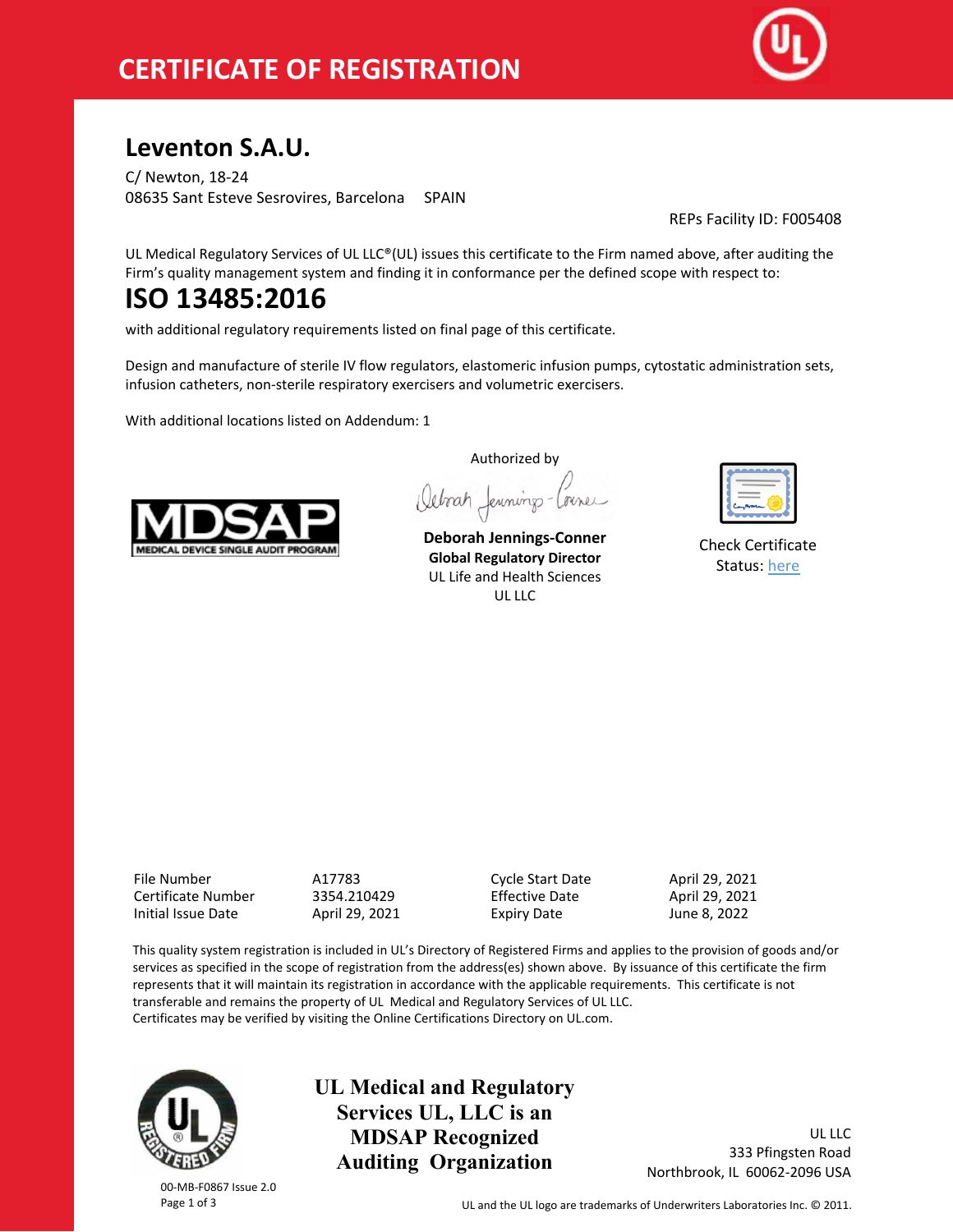# **CERTIFICATE OF REGISTRATION**



REPs Facility ID: F005408

# **Leventon S.A.U.**

C/ Newton, 18-24 08635 Sant Esteve Sesrovires, Barcelona SPAIN

Addendum 1

**2-1** REPs Facility ID: **F005438** **Leventon S.A.U. Ronda de Can Margarit 38 Sant Esteve Sesrovires (Barcelona) 08635 SPAIN**

Performing: Manufacture and packaging of elastomeric infusion pumps.

File Number A17783 Cycle Start Date April 29, 2021 Certificate Number Initial Issue Date April 29, 2021 Expiry Date June 8, 2022

This quality system registration is included in UL's Directory of Registered Firms and applies to the provision of goods and/or services as specified in the scope of registration from the address(es) shown above. By issuance of this certificate the firm represents that it will maintain its registration in accordance with the applicable requirements. This certificate is not transferable and remains the property of UL Medical and Regulatory Services of UL LLC. Certificates may be verified by visiting the Online Certifications Directory on UL.com.

00-MB-F0867 Issue 2.0

**UL Medical and Regulatory Services UL, LLC is an MDSAP Recognized Auditing Organization**

UL LLC 333 Pfingsten Road Northbrook, IL 60062-2096 USA